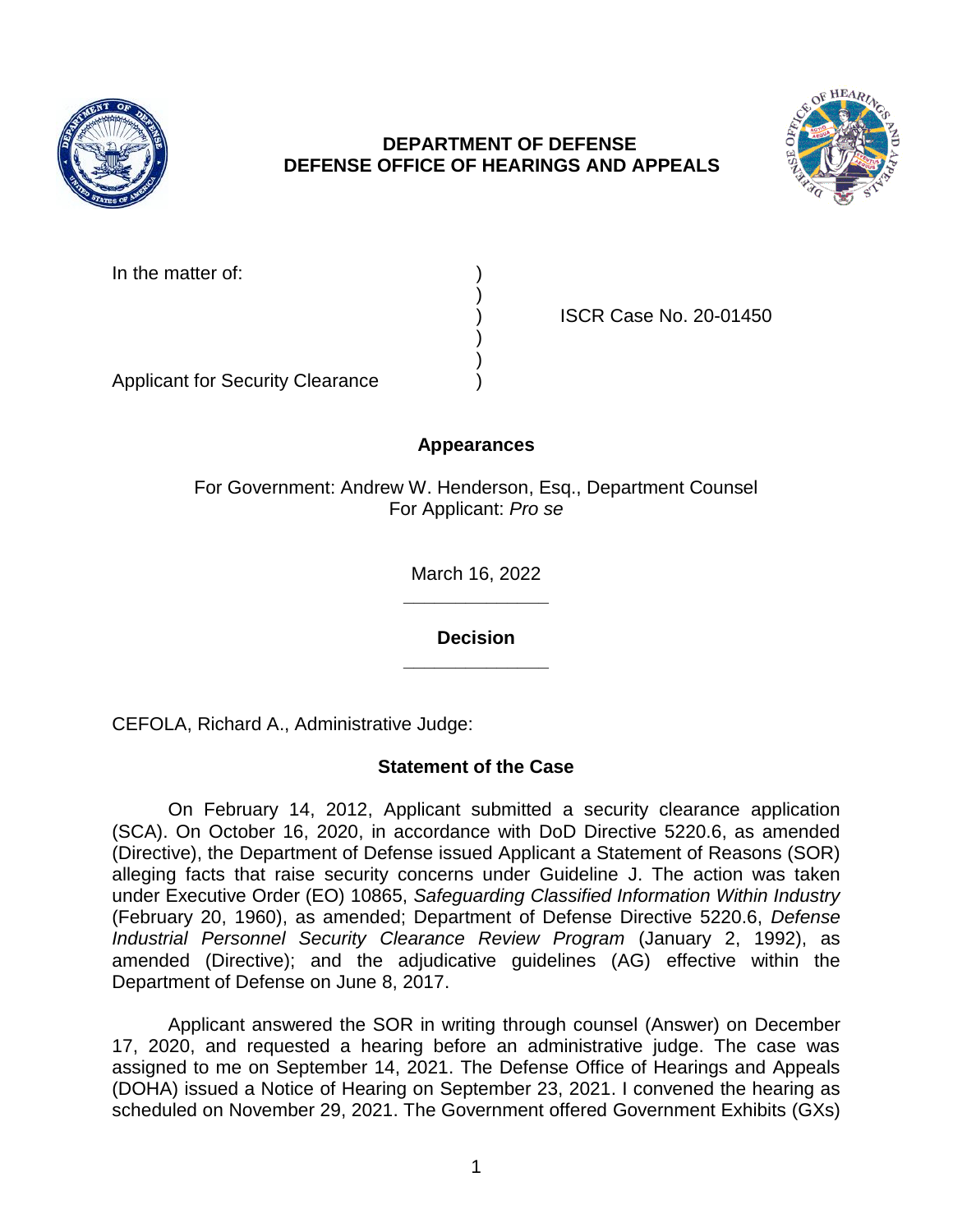1 through 4, which were admitted without objection. Applicant testified on his own behalf. DOHA received the transcript of the hearing (TR) soon thereafter. The record was left open until February 7, 2022 for the receipt of additional evidence. On February The record was closed on February 7, 2022. On February 9, 2022, Applicant offered AppX I; which was marked for identification and not admitted, as the record had already 4, 2022, Applicant offered Exhibits (AppXs) A~H, which were admitted without objection. been closed.

#### **Findings of Fact**

 After a thorough and careful review of the pleadings, exhibits, and testimony, I make the Applicant admitted, in part, and denied, in part, the allegation in ¶ 1.a. of the SOR following findings of fact.

 Applicant is a 64-year-old employee of a defense contractor. He has been employed with the defense contractor since September of 2018. He has held a security clearance, off and on, since 1985. (TR at page 24 line 12 to page 35 line 1, and GX 1 at page 25.) He is divorced, and has two children, ages 26 and 29 years old. (GX 1 at pages 13~14, and 19.)

#### **Guideline J: Criminal Conduct**

 1.a. Applicant was a software engineer at his own company from 2003~2009. (TR at page 27 lines 21~25.) He employed his, then minor, children, at his company, paying them about \$20,000 a year. (TR at page 28 line 6 to page 32 line 6.) When his company failed in 2009, Applicant filed for unemployment benefits on behalf of his minor children, for "99 weeks," ending in "mid-2011." (TR at page 32 line 7 to page 35 line 2.) He placed said monies, when received, "into their bank accounts." (TR at page 15 lines  $12 - 25.$ 

 In December of 2015, Applicant was charged with two counts of False Statement, Representation, or Concealment; two counts of Identity Theft – Obtain Credit with Other's Identity; and Grand Theft – all felonies. Applicant denies committing these felonies, but did pled guilty to Failure to Post Benefit Rights in his work place, a misdemeanor. (TR at page 15 line 7 to page 22 line 24, at page 23 line 13 to page 24 line 6, and page 37 lines 4~16.) Applicant was ordered to pay \$45,000 in restitution; which he avers has been paid (currently in civil litigation), and was placed on probation until this month, March of 2022. (TR at page 38 line 4 to page 40 line 6, and GX4.)

#### **Policies**

 When evaluating an applicant's suitability for national security eligibility, the administrative judge must consider the adjudicative guidelines. In addition to brief potentially disqualifying conditions and mitigating conditions, which are to be used in introductory explanations for each guideline, the adjudicative guidelines (AG) list evaluating an applicant's national security eligibility.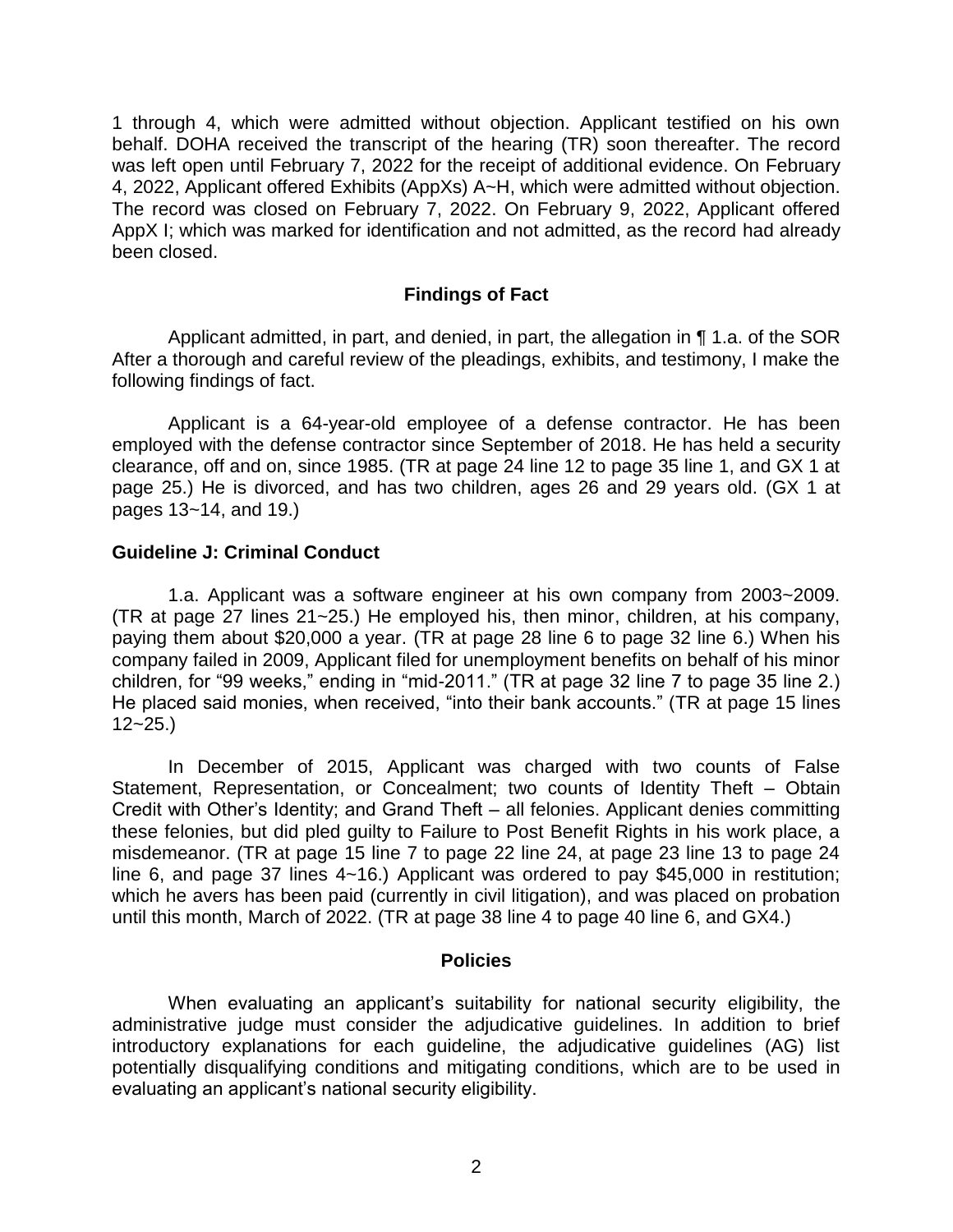These guidelines are not inflexible rules of law. Instead, recognizing the complexities of human behavior, these guidelines are applied in conjunction with the factors listed in AG ¶ 2 describing the adjudicative process. The administrative judge's overarching adjudicative goal is a fair, impartial, and commonsense decision. The entire process is a conscientious scrutiny of applicable guidelines in the context of a number of variables known as the whole-person concept. The administrative judge must consider all available, reliable information about the person, past and present, favorable and unfavorable, in making a decision.

The protection of the national security is the paramount consideration. AG  $\P$  2(b) eligibility will be resolved in favor of the national security." In reaching this decision, I have drawn only those conclusions that are reasonable, logical, and based on the evidence contained in the record. I have not drawn inferences based on mere requires that "[a]ny doubt concerning personnel being considered for national security speculation or conjecture.

 Directive ¶ E3.1.14, requires the Government to present evidence to establish controverted facts alleged in the SOR. Under Directive ¶ E3.1.15, an "applicant is responsible for presenting witnesses and other evidence to rebut, explain, extenuate, or mitigate facts admitted by the applicant or proven by Department Counsel, and has the ultimate burden of persuasion as to obtaining a favorable clearance decision."

 A person applying for national security eligibility seeks to enter into a fiduciary relationship with the Government predicated upon trust and confidence. This relationship transcends normal duty hours and endures throughout off-duty hours. The Government reposes a high degree of trust and confidence in individuals to whom it grants national security eligibility. Decisions include, by necessity, consideration of the possible risk the applicant may deliberately or inadvertently fail to protect or safeguard classified information. Such decisions entail a certain degree of legally permissible extrapolation as to potential, rather than actual, risk of compromise of classified or sensitive information. Finally, as emphasized in Section 7 of Executive Order 10865, "[a]ny determination under this order adverse to an applicant shall be a determination in terms of the national interest and shall in no sense be a determination as to the loyalty of the applicant concerned." *See also* Executive Order 12968, Section 3.1(b) (listing multiple prerequisites for access to classified or sensitive information.)

### **Analysis**

### **Guideline J: Criminal Conduct**

AG  $\P$  30 sets forth the security concerns pertaining to criminal conduct:

 Criminal activity creates doubt about a person's judgment, reliability, and trustworthiness. By its very nature, it calls into question a person's ability or willingness to comply with laws, rules and regulations.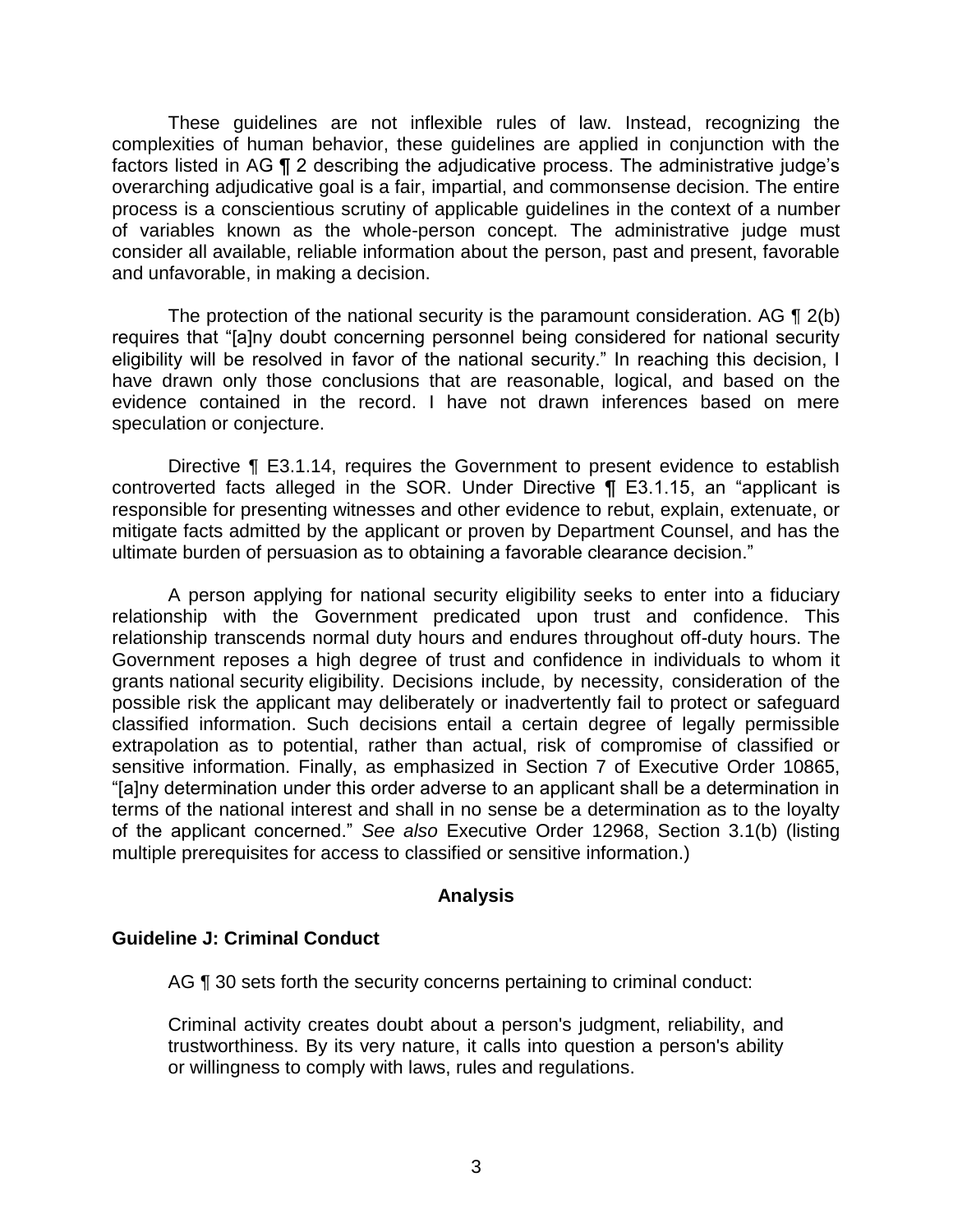AG ¶ 31 describes three conditions that could raise a security concern and may be disqualifying in this case:

 (a) a pattern of minor offenses, any one of which on its own would be unlikely to affect a national security eligibility decision, but which in combination cast doubt on the individual's judgment, reliability, or trustworthiness;

 (b) evidence (including, but not limited to, a credible allegation, an whether the person was formally charged, formally prosecuted or admission, and matters of official record) of criminal conduct, regardless of convicted; and

(c) individual is currently on parole or probation.

 Applicant was convicted of a misdemeanor offense in 2017. He was placed on probation for five years, which ends this month, March of 2022. The evidence establishes the above three disqualifying conditions.

AG ¶ 32 provides two conditions that could mitigate the above security concerns raised in this case:

 (a) so much time has elapsed since the criminal behavior happened, or it happened under such unusual circumstances that it is unlikely to recur and does not cast doubt on the individual's reliability, trustworthiness, or good judgment; and

 (d) there is evidence of successful rehabilitation; including but not limited to the passage of time without recurrence of criminal activity, restitution, compliance with the terms of parole or probation, job training or higher education, good employment record, or constructive community involvement.

 More than ten years have passed since the Applicant's alleged felonious conduct, and his admitted misdemeanor conduct. Within the month of this writing, his B~D.) The evidence does establish mitigation under the above conditions. Criminal probation is ending. He provided evidence of successful work with his employer. (AppXs Conduct is found for Applicant

#### **Whole-Person Concept**

Under the whole-person concept, the administrative judge must evaluate an applicant's national security eligibility by considering the totality of the applicant's conduct and all relevant circumstances. The administrative judge should consider the nine adjudicative process factors listed at AG ¶ 2(d):